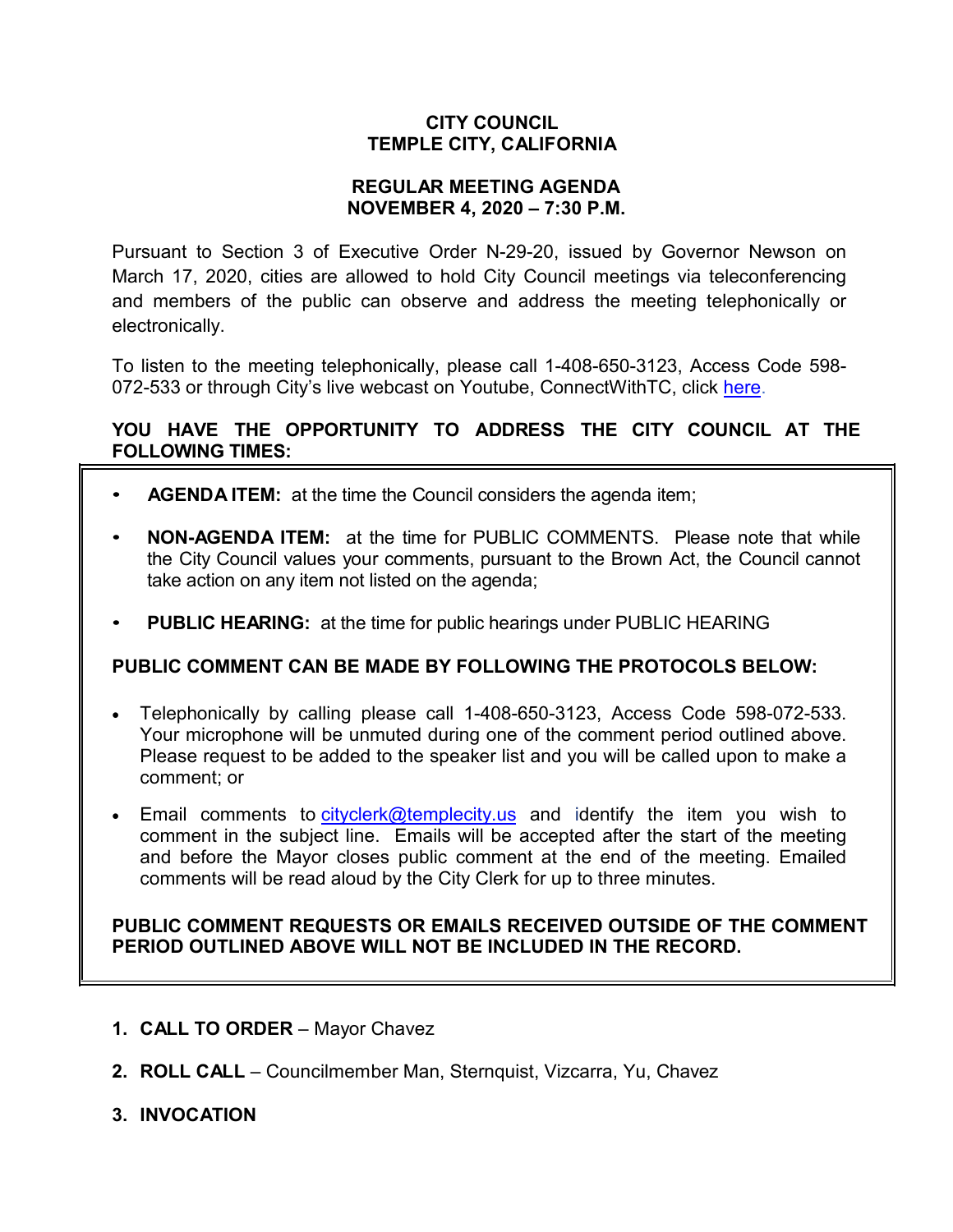# **4. PLEDGE OF ALLEGIANCE**

### **5. CEREMONIAL MATTERS – PRESENTATIONS**

### **6. PUBLIC COMMENTS ON ITEMS NOT LISTED ON THE AGENDA**

The City Council will now hear public comments regarding items **not listed** on the agenda. The procedure to address the City Council is highlighted on the first page of this agenda. This section is limited to 30 minutes total.

#### **7. CONSENT CALENDAR**

All Consent Calendar items may be approved in a single motion as recommended unless removed for further discussion. If members of the City Council or persons in the audience wish to discuss any matters listed on the Consent Calendar, please address them at this time.

Recommendation: Approve Items A through F per recommendations.

A. APPROVAL OF MINUTES

The City Council is requested to review and approve:

- 1. Minutes of the Special [City Council Meeting of October 20, 2020;](https://ca-templecity.civicplus.com/DocumentCenter/View/15259/7A1---CCM---2020-10-20-Special) and
- 2. [Minutes of the Regular City Council Meeting of October 20, 2020.](https://ca-templecity.civicplus.com/DocumentCenter/View/15260/7A2---CCM---2020-10-20)

Recommendation: Approve.

#### B. [PLANNING COMMISSION MEETING ACTIONS](https://ca-templecity.civicplus.com/DocumentCenter/View/15261/7B---PC-Actions---from-2020-10-13_Final)

The City Council is requested to receive and file actions of the Regular Planning Commission Meeting of October 13, 2020.

Recommendation: Receive and file update.

#### C. PARKS AND RECREATION [COMMISSION MEETING ACTIONS](https://ca-templecity.civicplus.com/DocumentCenter/View/15262/7C---PRC-Regular-Meeting-Actions_Staff-Report-2020-10-21_Final)

The City Council is requested to receive and file actions of the Regular Parks and Recreation Commission Meeting of October 21, 2020.

Recommendation: Receive and file update.

D. [SECOND READING AND ADOPTION OF ORDINANCE NO. 20-1048, AMENDING](https://ca-templecity.civicplus.com/DocumentCenter/View/15263/7D---ADU-Ordinance_2nd-Reading_Staff-Report_Final_w-attachments)  [TITLE 9 \(ZONING REGULATIONS\), CHAPTER 1 \(ZONING CODE\), ARTICLE T](https://ca-templecity.civicplus.com/DocumentCenter/View/15263/7D---ADU-Ordinance_2nd-Reading_Staff-Report_Final_w-attachments)  [\(SPECIAL USES\) OF THE TEMPLE CITY MUNICIPAL CODE \(TCMC\) FOR](https://ca-templecity.civicplus.com/DocumentCenter/View/15263/7D---ADU-Ordinance_2nd-Reading_Staff-Report_Final_w-attachments)  [ACCESSORY DWELLING UNITS \(ADUS\) AND JUNIOR ACCESSORY](https://ca-templecity.civicplus.com/DocumentCenter/View/15263/7D---ADU-Ordinance_2nd-Reading_Staff-Report_Final_w-attachments)  [DWELLING UNITS \(JADUS\)](https://ca-templecity.civicplus.com/DocumentCenter/View/15263/7D---ADU-Ordinance_2nd-Reading_Staff-Report_Final_w-attachments)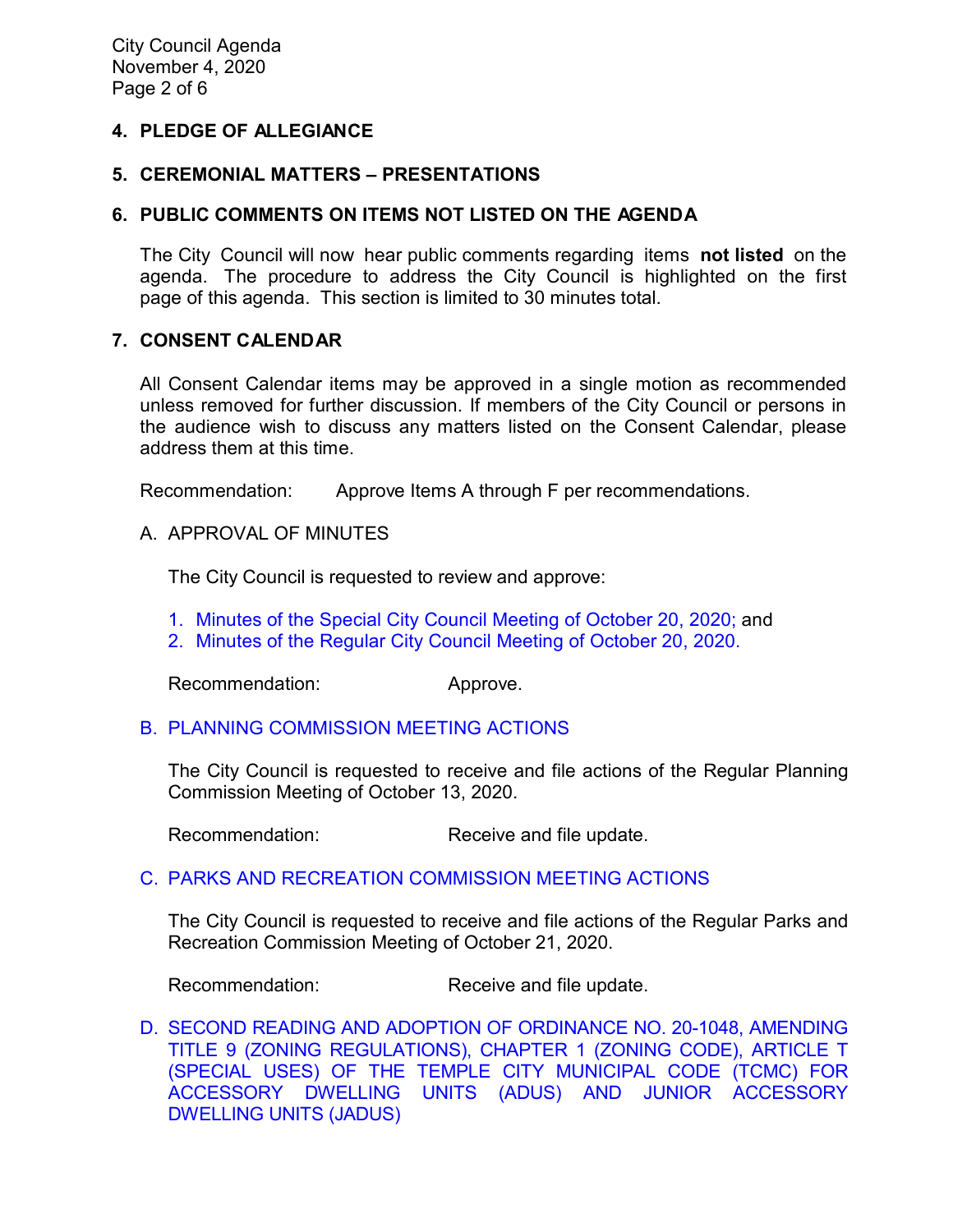City Council Agenda November 4, 2020 Page 3 of 6

> The City Council is requested to waive further reading and adopt Ordinance No. 20-1048.

Recommendation: Waive further reading and adopt Ordinance No. 20-1048, amending Title 9 (Zoning Regulations), Chapter 1 (Zoning Code), Article t (Special Uses) of the Temple City Municipal Code (TCMC) for Accessory Dwelling Units (ADUS) and Junior Accessory Dwelling Units (JADUS).

## E. [APPROVAL OF CONSULTANT SERVICES AGREEMENT WITH LISA WISE](https://ca-templecity.civicplus.com/DocumentCenter/View/15264/7E---Agreement-Lisa-Wise_-Housing-Element-Update_CC-Staff-Report-2020_11_04_Final-w-attachments)  [CONSULTING \(LWC\) TO PREPARE THE CITY'S 2021-2029](https://ca-templecity.civicplus.com/DocumentCenter/View/15264/7E---Agreement-Lisa-Wise_-Housing-Element-Update_CC-Staff-Report-2020_11_04_Final-w-attachments) HOUSING **[ELEMENT](https://ca-templecity.civicplus.com/DocumentCenter/View/15264/7E---Agreement-Lisa-Wise_-Housing-Element-Update_CC-Staff-Report-2020_11_04_Final-w-attachments)**

The City Council is requested to approve the proposed consultant services agreement to assist the City with the drafting and adoption of the State required housing element. Funds for this agreement are provided through the State of California Leap Grant.

Recommendation:

- 1. Approve a Consultant Services Agreement with LWC (Attachment "A") to prepare the City's 2021-2029 Housing Element; and
- 2. Authorize the City Manager to execute the Consultant Services Agreement in an amount not to exceed \$119,940.

### F. [ADOPTION OF RESOLUTION NO. 20-5496](https://ca-templecity.civicplus.com/DocumentCenter/View/15265/7F---Warrant_Reso-No-20-5496-110420_Final-w-attachment) APPROVING PAYMENT OF BILLS [FOR FISCAL YEAR 2020-21](https://ca-templecity.civicplus.com/DocumentCenter/View/15265/7F---Warrant_Reso-No-20-5496-110420_Final-w-attachment)

The City Council is requested to adopt Resolution No. 20-5496 authorizing the payment of bills.

Recommendation: Adopt Resolution No. 20-5496.

#### **8. PUBLIC HEARING**

#### A. [INTRODUCTION AND FIRST READING OF ORDINANCE NO. 20-1049,](https://ca-templecity.civicplus.com/DocumentCenter/View/15266/8A---Pool-Maintenance-for-Reduction-of-Mosquitos-_staff-Report_final-w-attachment) POOL [MAINTENANCE FOR THE REDUCTION OF MOSQUITO BREEDING](https://ca-templecity.civicplus.com/DocumentCenter/View/15266/8A---Pool-Maintenance-for-Reduction-of-Mosquitos-_staff-Report_final-w-attachment)

The City Council is requested to consider the proposed ordinance representing a region-wide effort to ensure that all the municipalities within the wider San Gabriel Valley have the same requirements and enforcement procedures related to maintenance of swimming pools.

Presenter: Presenter: Planning Management Analyst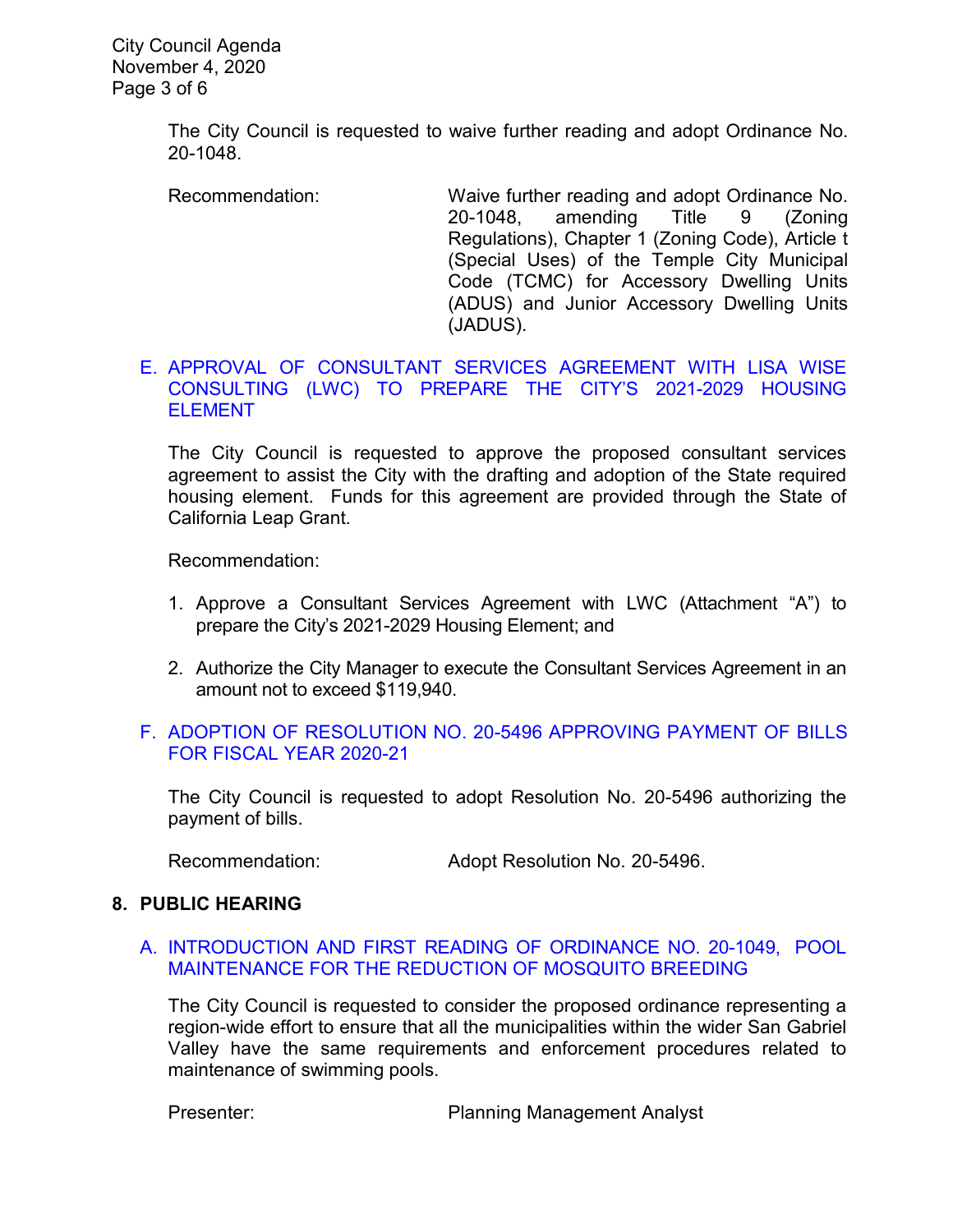City Council Agenda November 4, 2020 Page 4 of 6

Recommendation:

- 1. Introduce for first reading by title only and waive further reading of Ordinance No. 20-1049 (Attachment "A"), Pool Maintenance for Vector Control; and
- 2. Schedule the second reading of Ordinance No. 20-1049 for November 17, 2020.

#### **9. UNFINISHED BUSINESS – None**

#### **10. NEW BUSINESS**

# A. [OVERVIEW OF TEMPORARY EMERGENCY ACTION RELATED TO CONTINUITY](https://ca-templecity.civicplus.com/DocumentCenter/View/15267/10A---COVID-19_Final)  [OF CITY SERVICES AND PERSONNEL AND REQUEST FOR DIRECTION](https://ca-templecity.civicplus.com/DocumentCenter/View/15267/10A---COVID-19_Final)

Before the expiration date of November 30, 2020, the City Manager is seeking direction from the Council regarding those members of staff who fall into the category of receiving paid administrative leave.

Presenter: City Manager

Recommendation: Provide direction as to how the City Manager, as the Director of Emergency Services, is to proceed regarding certain personnel status for City staff and the budgetary considerations associated with such status in the time period after his emergency authority expires on November 30, 2020.

## B. [INTRODUCTION AND FIRST READING OF ORDINANCE NO. 20-1050](https://ca-templecity.civicplus.com/DocumentCenter/View/15273/10B---Ord-20-1050-Electronic-and-Paper-Methods-of-Filing-Campaign-Finance-Disclosure-Statements_Final-w-attachment)  [APPROVING THE USE OF ONLINE OR ELECTRONIC FILING OF CAMPAIGN](https://ca-templecity.civicplus.com/DocumentCenter/View/15273/10B---Ord-20-1050-Electronic-and-Paper-Methods-of-Filing-Campaign-Finance-Disclosure-Statements_Final-w-attachment)  [STATEMENT AND STATEMENTS OF ECONOMIC INTEREST](https://ca-templecity.civicplus.com/DocumentCenter/View/15273/10B---Ord-20-1050-Electronic-and-Paper-Methods-of-Filing-Campaign-Finance-Disclosure-Statements_Final-w-attachment)

The City Clerk's office accepts filings of two major categories of economic disclosure documents. In order for the City to use and accept electronic campaign filings, the City Council must first adopt an ordinance approving the use of an electronic system.

Presenter: City Clerk

Recommendation:

- 1. Introduce for first reading by title only and waive further reading of Ordinance No. 20-1050 approving the use of online or electronic filing of campaign statements and Statement of Economic Interest; and
- 2. Schedule the second reading of Ordinance No. 20-1050 for the November 17, 2020 Council meeting.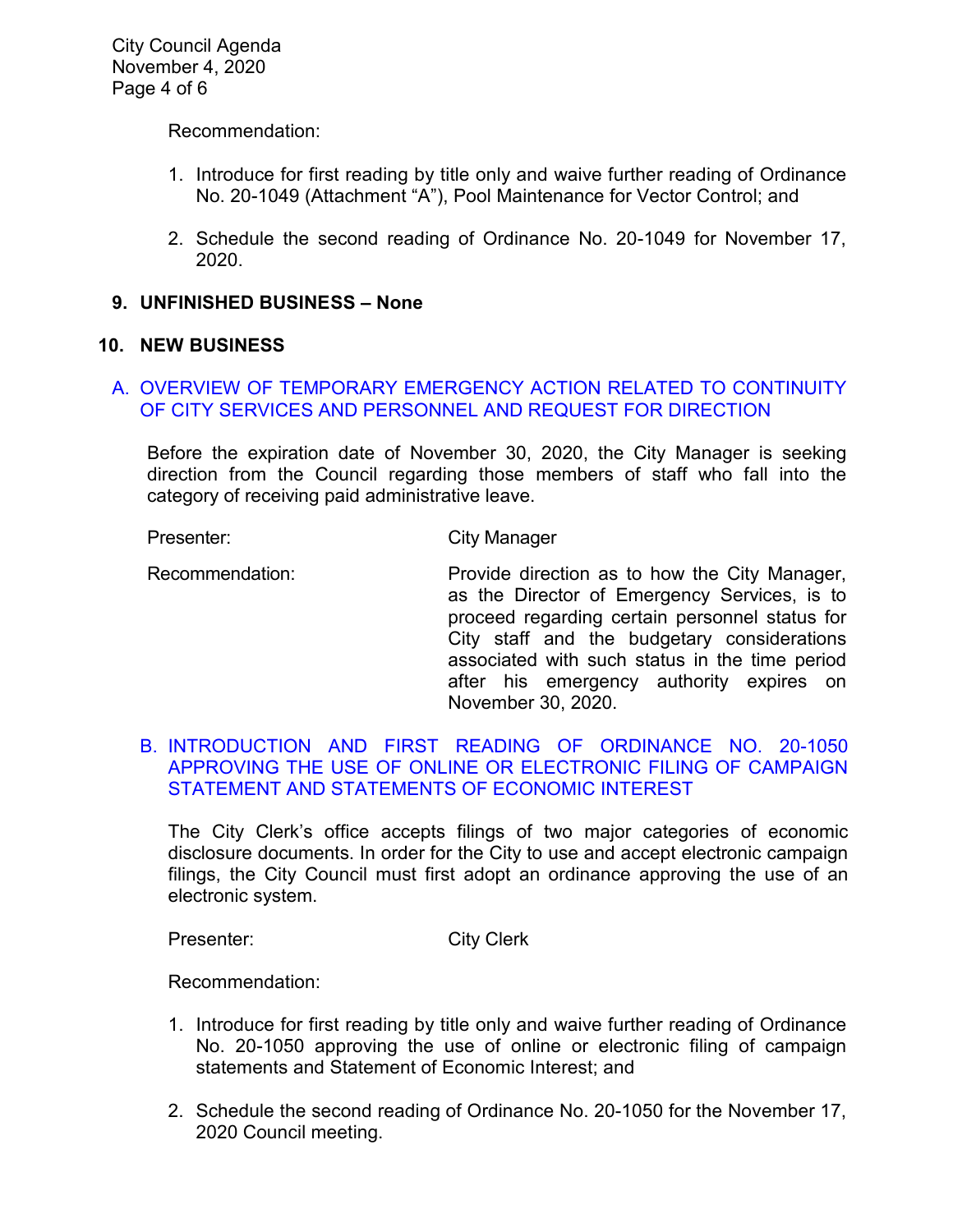# C. [CITY CODE ENFORCEMENT RESOURCES](https://ca-templecity.civicplus.com/DocumentCenter/View/15268/10C---Code-Enforcement_staff-report_Final)

Additional vacancies in this current fiscal year have occurred and plans to fill the positions are on hold until after the results of the mid-year budget review in January/February 2021. The City Council is requested to provide direction on how to proceed with the City's Code Enforcement Division resources.

| Presenter:      | City Manager                                                                               |
|-----------------|--------------------------------------------------------------------------------------------|
| Recommendation: | Provide direction on how to proceed with the<br>City's Code Enforcement Division resources |

# **11. UPDATE FROM CITY MANAGER**

# **12. UPDATE FROM CITY ATTORNEY**

# **13. COUNCIL REPORTS REGARDING AD HOC OR STANDING COMMITTEE MEETINGS**

- A. SCHOOL DISTRICT/CITY STANDING COMMITTEE (Councilmember Man and Mayor Chavez) – Formed 1/3/2012
- B. LAS TUNAS DOWNTOWN REVITALIZATION STANDING COMMITTEE (Mayor Chavez and Mayor Pro Tem Yu) – Formed 2/18/2014
- C. FUTURE DEVELOPMENT OF CITY PROPERTIES STANDING COMMITTEE (Mayor Pro Tem Yu and Councilmember Man) – Formed 2/18/2014
- D. AUDIT STANDING COMMITTEE (Mayor Chavez and Mayor Pro Tem Yu) – Formed 7/15/2014
- E. FACILITIES, PUBLIC WORKS, AND INFRASTRUCTURE STANDING **COMMITTEE** (Mayor Pro Tem Yu and Councilmember Man) – Formed 4/4/2017
- F. PRIMROSE PARK ART ELEMENT AD HOC (Councilmember Vizcarra and Mayor Pro Tem Yu) – Formed 5/19/20

## **14. COUNCIL ITEMS SEPARATE FROM THE CITY MANAGER'S REGULAR AGENDA**

- A. COUNCILMEMBER VIZCARRA
- B. COUNCILMEMBER MAN
- C. COUNCILMEMBER STERNQUIST